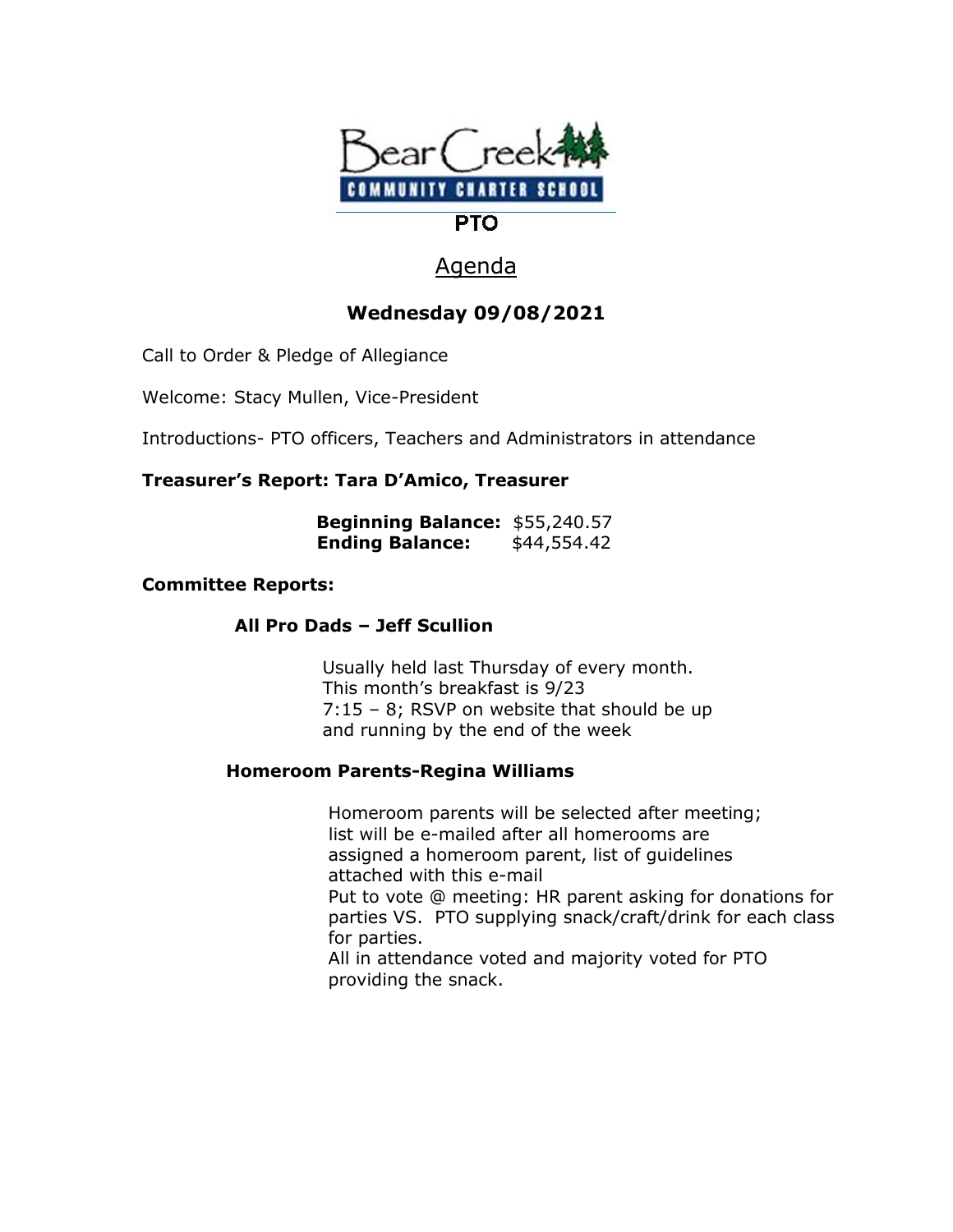#### **Gertrude Hawk – Stacey Salsavage**

Packets should be going out and sent home with students next week; can sell thru the catalog or on-line. If selling on-line need to register and apply BCCCS # which is 102767. Order forms and payment due 10/22/21; check or money order **ONLY** made out to BCCCS PTO Pick up 12/8/21 from 3:15 – 7; all orders **MUST** be picked up on that day

#### **Box Tops- Cassie Mills speaking on behalf of Amy Jackson**

Collecting Box Tops thru their app. Amy Jackson will be sending home papers this week explaining what to do

#### **Book Fair - Jackie Lamonica/Cassie Mills**

Jackie will run first book fair of the year, which will be run on-line 9/20 thru 10/3 Cassie will then be new chairperson Last 2 book fairs of the year as of now to be held in person

#### **K-Kids: Lori Argot**

#### **Grades 1-4; helps to install doing acts of community service: meeting held once a month after school; this month meeting 9/22/21**

If you are the chair of a committee and would like to be listed for the committee report on the next agenda, please email me prior to the meeting. Thank you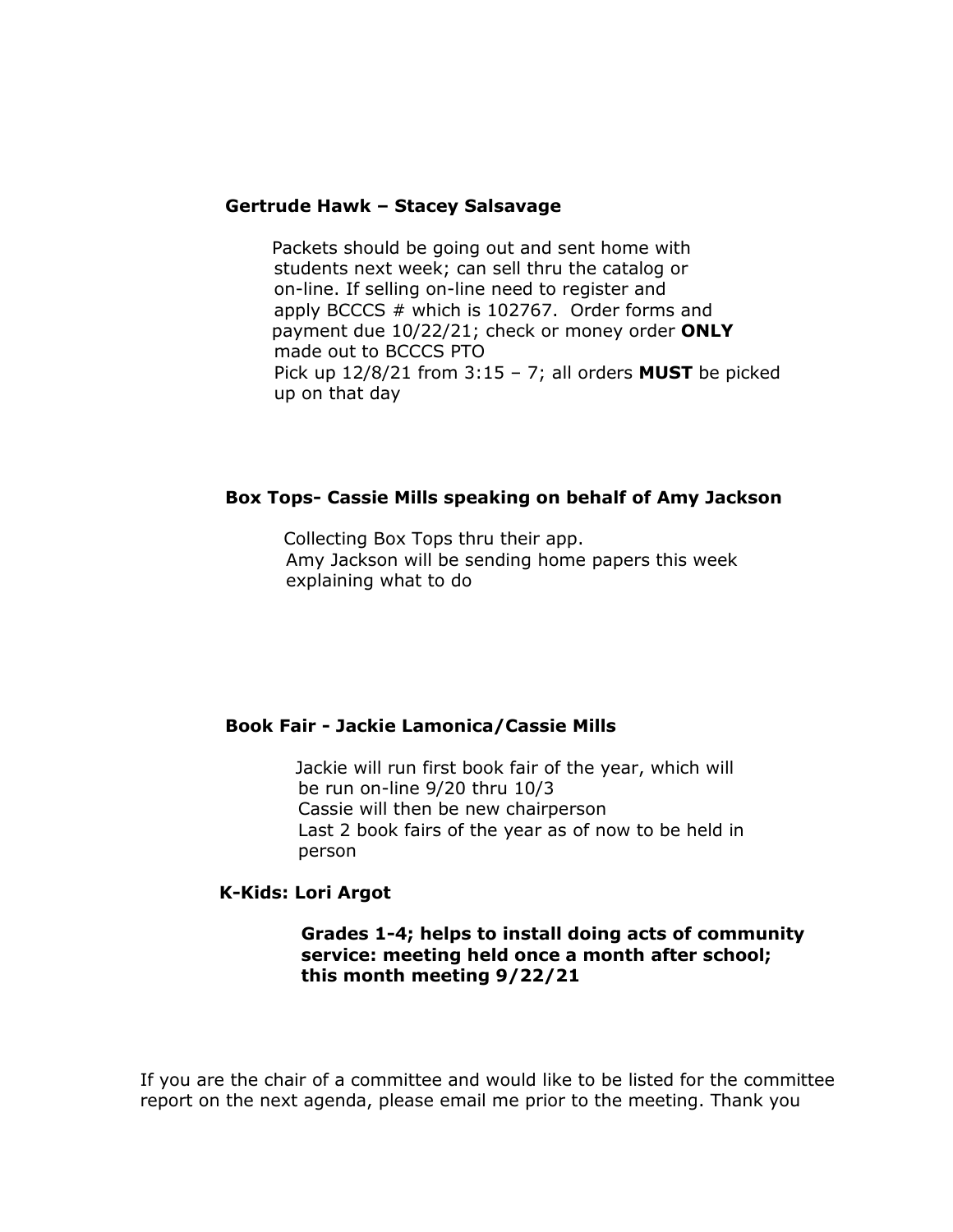#### **New Business:**

#### **Script Gift cards: Julie Perta**

 New fundraiser: gift cards bought at face value and have option of either receiving gift card digitally or getting a physical gift card: school gets % back from retailers that participate. In process of setting up account now, will have more info @ October meeting

#### **Administrator's Report: Mrs. Stevens**

 9/24/21: Sports day, wear favorite team/colors all grades 9/25/21: Hi-Lights Motor Club Car Show (12-4); community Event; 9/26/21 Rain Date 10/4/21: Wear blue for bully prevention; all grades 10/13/21 & 10/14/21: School picture days 10/23/21: Fall festival/trunk or treat; sign up geniuses created for both for volunteer opportunities

#### **Classroom Drawings & 50/50 Drawings**

Teacher drawing: Amanda Conklin to Lori Argot Gift Card Drawings: Target: Chris Baranowski DD: Hailey Williams